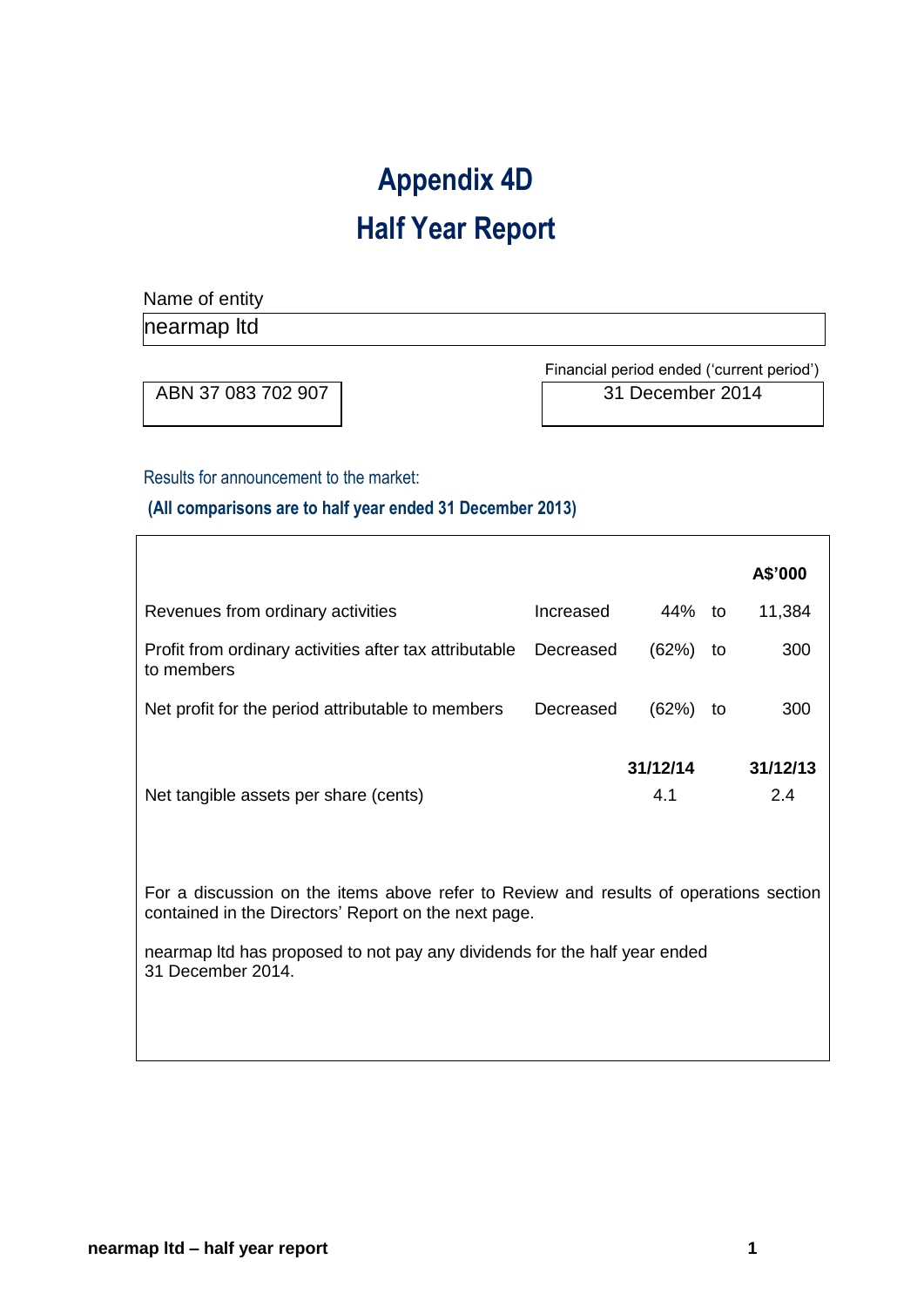## **Directors' Report**

Your directors submit their report, together with the consolidated financial statements of the Group (referred to hereafter as "nearmap") consisting of nearmap ltd and the entities it controlled at the end of, or during the half year ended 31 December 2014.

### **Directors**

The directors of the Company at any time during or since the end of the half year are as follows:

Directors were in office for this entire period unless otherwise stated.

| Non-Executive Chairman        |
|-------------------------------|
| <b>Managing Director</b>      |
| Non-Executive Director        |
| <b>Non-Executive Director</b> |
|                               |

### **Review and results of operations**

For the six months to 31 December 2014, nearmap reported revenue of \$11,384K, up 44% on corresponding prior half year revenue of \$7,892K.

Renewal rates remained high with active subscription customers across local, state and federal government and commercial sectors.

nearmap's balance sheet remained strong with no debt and a steady cash balance. During the six month period to 31 December 2014, nearmap had negative cashflows of \$1,579K as a result of funding US operations with the cash balance decreasing to \$21,768K, compared to \$23,347K at 30 June 2014. Operating cash flows are positive at \$1,368K.

nearmap's net profit after tax for the half year to 31 December 2014 was \$300K, a decrease on the prior half year profit of \$780K.

In July 2014, nearmap announced the launch of HyperCamera, a new aerial camera system designed to fit in the cabin of any aircraft with a standard camera hole. The HyperCamera was approved by the FAA for unrestricted operation in the U.S.

nearmap launched nearmap Insurance in July, a visual analytics solution designed to give insurers a competitive advantage when assessing risk and managing claims.

nearmap also launched nearmap Construction, a construction planning solution with precise site information to map, measure and monitor the progress of a build.

In October 2014, nearmap announced its expansion into the US market, including the launch of its nationwide US urban capture program. First-year combined capital and capture costs are expected to be around \$8M per year. Ongoing capture costs, including expanding the capture program to cover major cities multiple times, is expected to be around \$8M per year.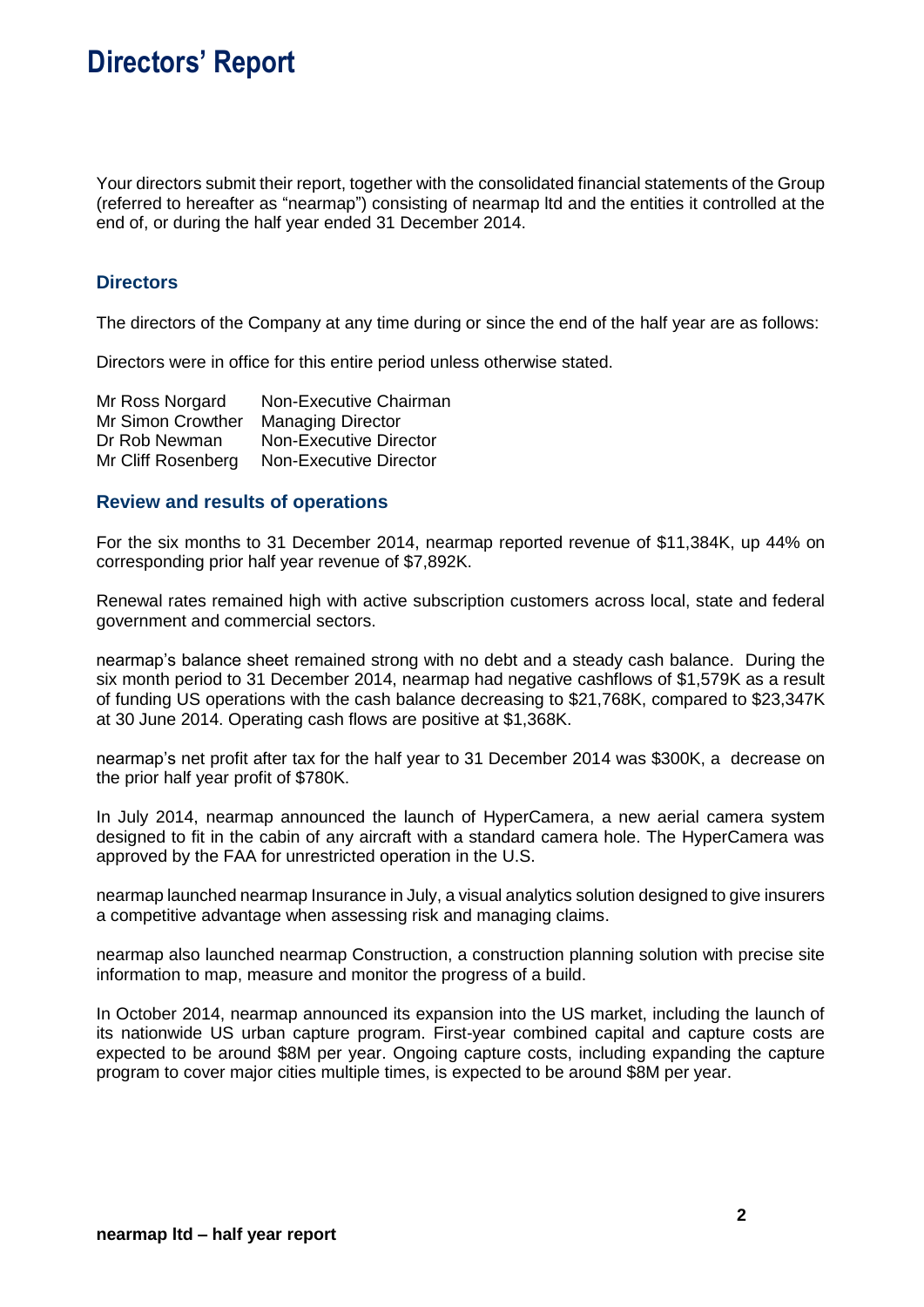## **Directors' Report**

### **Rounding off**

The Company is of a kind referred to in ASIC Class Order 98/100 dated 10 July 1998 and in accordance with that Class Order, amounts in the consolidated interim financial statements and Directors' Report have been rounded off to the nearest thousand dollars, unless otherwise stated.

### **Auditor's independence declaration**

KPMG, our auditors, have provided a written independence declaration as required under section 307C of the Corporations Act 2001 to the Directors in relation to their review for the half year ended 31 December 2014. This independence declaration forms part of the Directors' Report and can be found at page 4.

Signed in accordance with a resolution of the Directors.

Simon Crowther Managing Director Sydney, 17 February 2015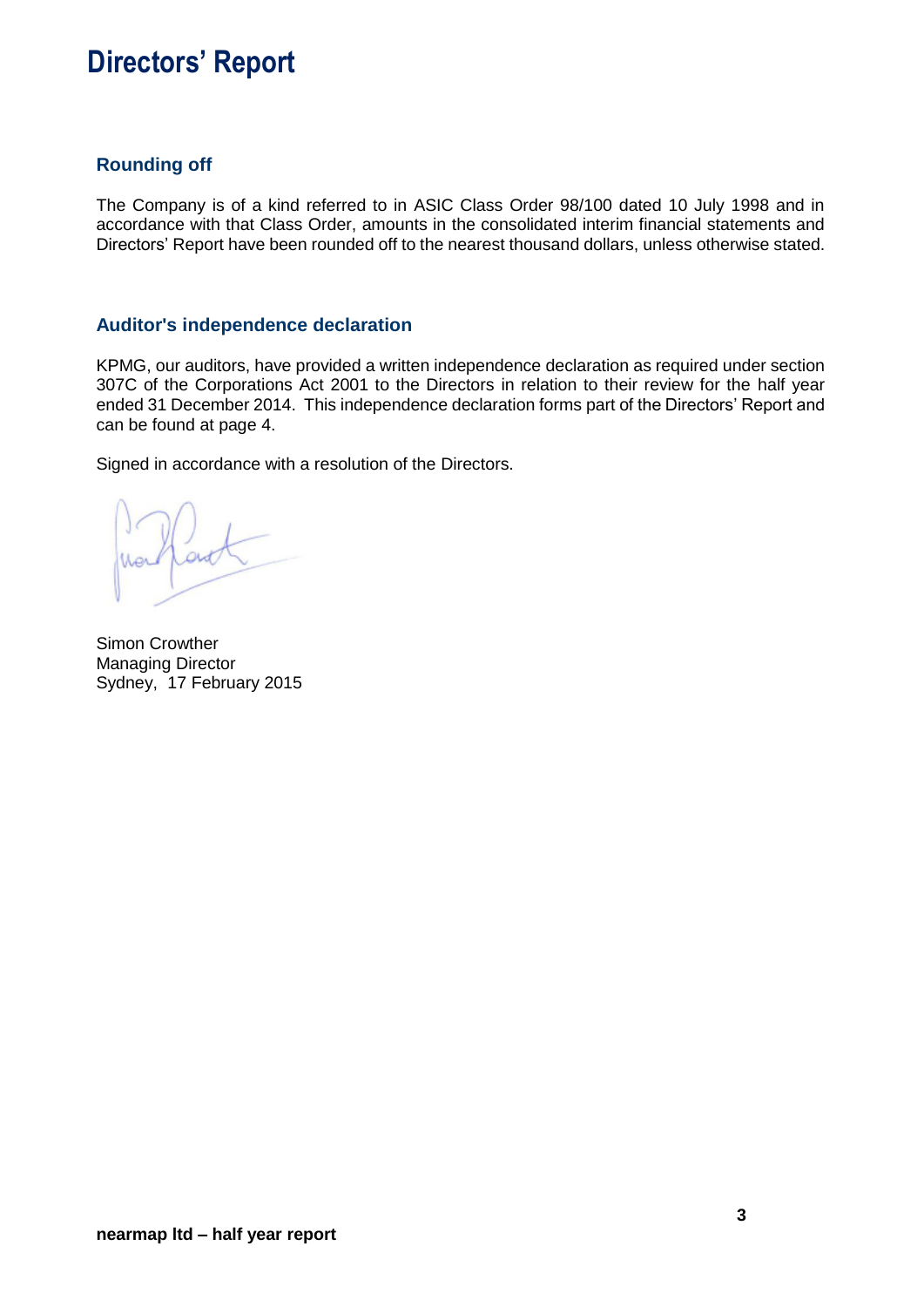

### Lead Auditor's Independence Declaration under Section 307C of the Corporations Act 2001

To: the directors of nearmap ltd

I declare that, to the best of my knowledge and belief, in relation to the review for the half-year ended 31 December 2014 there have been:

- no contraventions of the auditor independence requirements as set out in the  $(i)$ Corporations Act 2001 in relation to the review; and
- no contraventions of any applicable code of professional conduct in relation to the  $(ii)$ review.

**KPMG** 

**Trent Duvall** Partner

Sydney

17 February 2015

KPMG, an Australian partnership and a member firm of the KPMG network of independent member firms affiliated with KPMG International Cooperative ("KPMG International"), a Swiss entity.

Liability limited by a scheme approved under Professional Standards Legislation.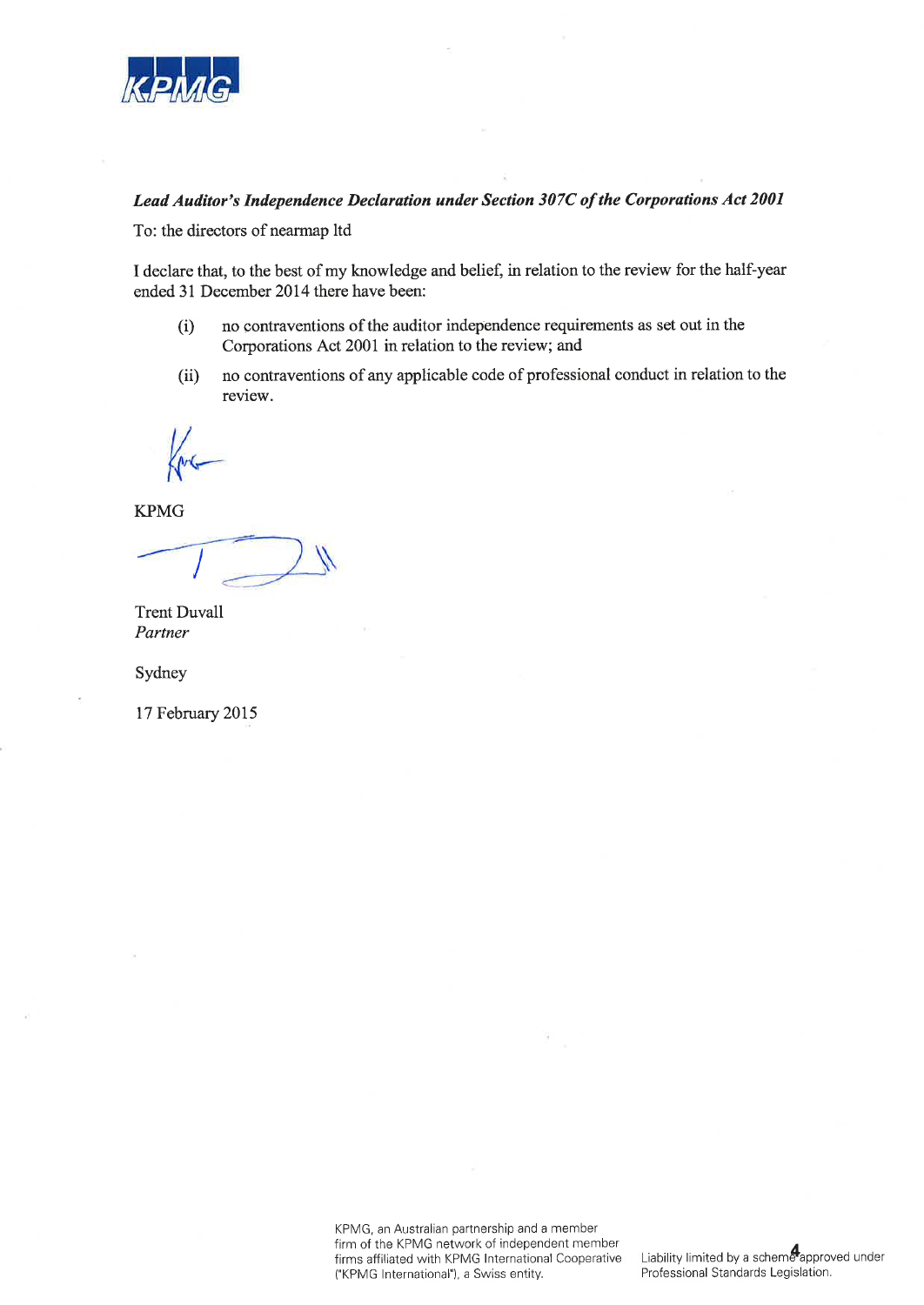# **Consolidated statement of profit or loss and other comprehensive income**

**for the half year ended 31 December 2014**

|                                                                                                                                                                                                                  | <b>Notes</b> | <b>31 December</b><br>2014<br>\$'000                                  | 31 December<br>2013<br>\$'000                        |
|------------------------------------------------------------------------------------------------------------------------------------------------------------------------------------------------------------------|--------------|-----------------------------------------------------------------------|------------------------------------------------------|
|                                                                                                                                                                                                                  |              |                                                                       |                                                      |
| Revenue                                                                                                                                                                                                          |              | 11,384                                                                | 7,892                                                |
| Other income                                                                                                                                                                                                     |              | 318                                                                   | 237                                                  |
| <b>Total revenue</b>                                                                                                                                                                                             | 3            | 11,702                                                                | 8,129                                                |
| Employee benefits expenses<br>Depreciation and amortisation expense<br>Net foreign exchange differences<br>Other operational expenses<br><b>Total expenses</b><br><b>Profit before tax</b><br>Income tax expense | 4<br>5       | (6, 473)<br>(1, 328)<br>(83)<br>(3, 138)<br>(11, 022)<br>680<br>(380) | (4,366)<br>(994)<br>25<br>(2,014)<br>(7, 349)<br>780 |
| Profit for the half year                                                                                                                                                                                         |              | 300                                                                   | 780                                                  |
| Total comprehensive income for the half year                                                                                                                                                                     |              | 300                                                                   | 780                                                  |
| <b>Earnings per share</b><br>Basic earnings per share for the half year (cents per share)<br>Diluted earnings per share for the half year (cents per<br>share)                                                   |              | 0.09<br>0.08                                                          | 0.24<br>0.24                                         |

**Contract Contract Contract** 

The above consolidated statement of profit or loss and other comprehensive income should be read in conjunction with the accompanying notes.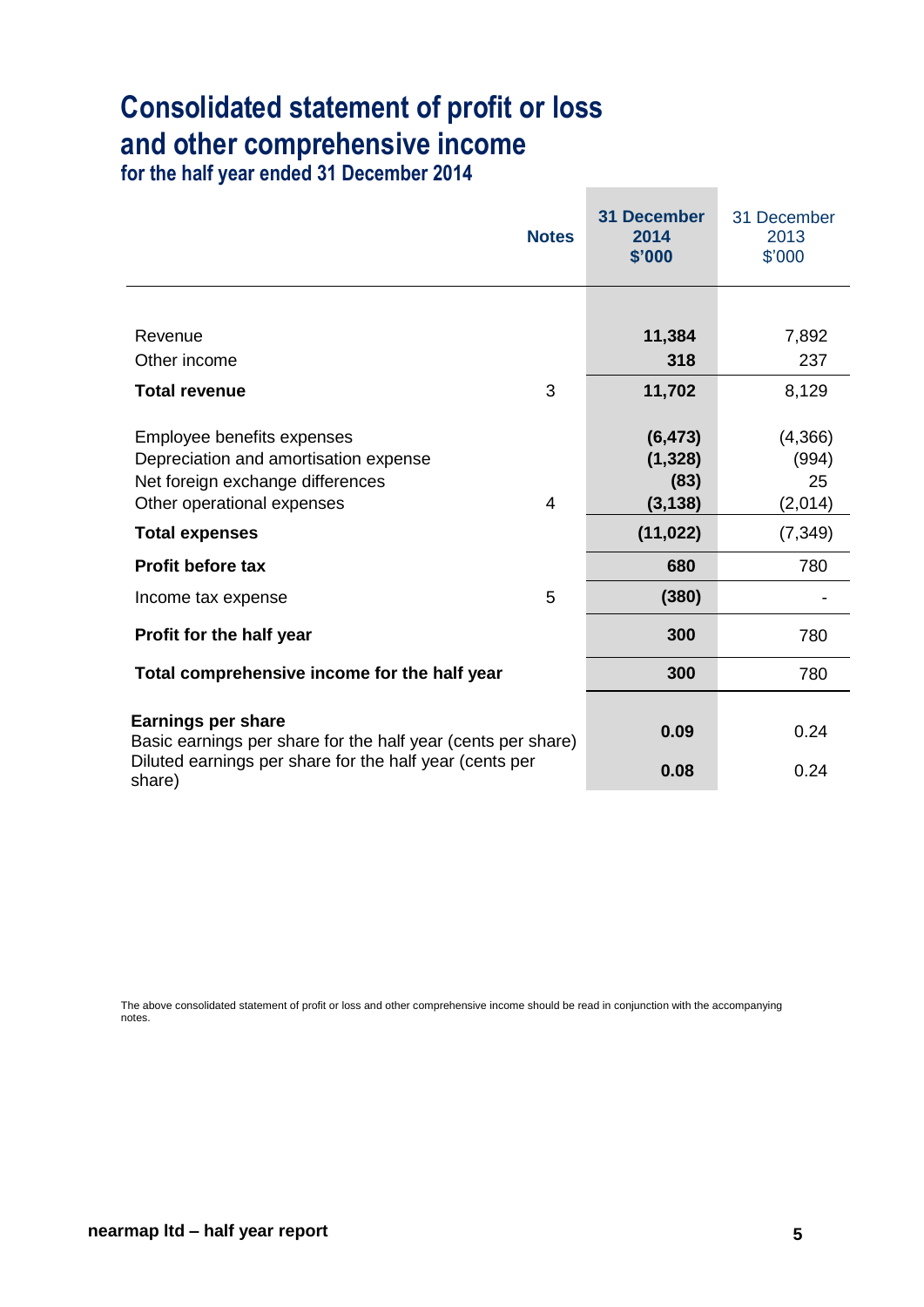# **Consolidated statement of financial position**

**as at 31 December 2014**

|                                                                  | <b>Notes</b>   | <b>31 December</b><br>2014<br>\$'000 | 30 June<br>2014<br>\$'000 |
|------------------------------------------------------------------|----------------|--------------------------------------|---------------------------|
| <b>ASSETS</b>                                                    |                |                                      |                           |
| <b>Current assets</b>                                            |                |                                      |                           |
| Cash and cash equivalents                                        |                | 21,768                               | 23,347                    |
| Trade receivables                                                |                | 2,965                                | 2,670                     |
| Other current receivables                                        |                | 747                                  | 625                       |
| <b>Total current assets</b>                                      |                | 25,480                               | 26,642                    |
| <b>Non-current assets</b>                                        |                |                                      |                           |
| Plant and equipment                                              | 6              | 2,977                                | 1,402                     |
| Intangible assets                                                | $\overline{7}$ | 7,845                                | 5,268                     |
| Deferred tax asset                                               |                | 3,402                                | 3,782                     |
| <b>Total non-current assets</b>                                  |                | 14,224                               | 10,452                    |
| <b>TOTAL ASSETS</b>                                              |                | 39,704                               | 37,094                    |
| <b>LIABILITIES</b>                                               |                |                                      |                           |
| <b>Current liabilities</b>                                       |                |                                      |                           |
| Trade and other payables                                         |                | 2,020                                | 2,246                     |
| Unearned income                                                  |                | 13,994                               | 13,403                    |
| <b>Employee benefits</b>                                         |                | 1,168                                | 852                       |
| Other current liabilities                                        |                | 81                                   |                           |
| <b>Total current liabilities</b>                                 |                | 17,263                               | 16,501                    |
| <b>Non-current liabilities</b>                                   |                |                                      |                           |
| <b>Employee benefits</b><br><b>Total non-current liabilities</b> |                | 148<br>148                           | 88<br>88                  |
|                                                                  |                |                                      |                           |
| <b>TOTAL LIABILITIES</b>                                         |                | 17,411                               | 16,589                    |
| <b>NET ASSETS</b>                                                |                | 22,293                               | 20,505                    |
| <b>EQUITY</b>                                                    |                |                                      |                           |
| Contributed equity                                               | 8              | 27,559                               | 27,113                    |
| <b>Reserves</b>                                                  |                | 7,161                                | 6,119                     |
| Profits reserve                                                  |                | 7,378                                | 7,078                     |
| <b>Accumulated losses</b>                                        |                | (19, 805)                            | (19, 805)                 |
| <b>TOTAL EQUITY</b>                                              |                | 22,293                               | 20,505                    |

The above consolidated statement of financial position should be read in conjunction with the accompanying notes.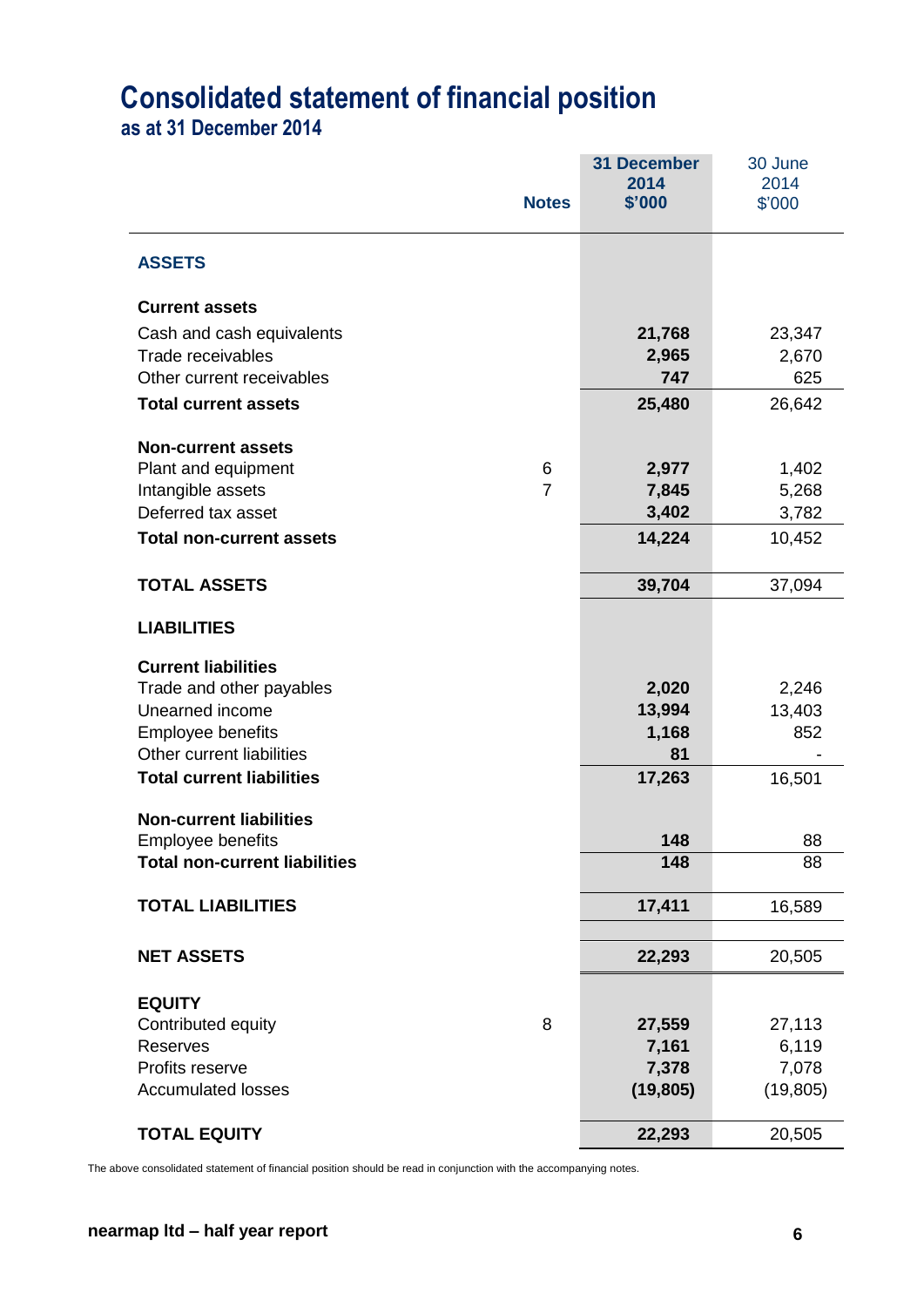## **Consolidated statement of cash flows**

**for the half year ended 31 December 2014**

|                                                                                                                       | <b>31 December</b><br>2014<br>\$'000 | 31 December<br>2013<br>\$'000 |
|-----------------------------------------------------------------------------------------------------------------------|--------------------------------------|-------------------------------|
| Cash flows from operating activities                                                                                  |                                      |                               |
| Receipts from customers<br>Payments to suppliers and employees <sup>1</sup><br>Interest received<br>Income taxes paid | 11,512<br>(10, 413)<br>269           | 9,682<br>(5,743)<br>205       |
| Net cash flows generated from operating<br><b>activities</b>                                                          | 1,368                                | 4,144                         |
| <b>Cash flows from investing activities</b>                                                                           |                                      |                               |
| Purchase of plant and equipment<br>Payments for development costs<br>Proceeds from sale of plant and equipment        | (1, 814)<br>(1,662)                  | (257)<br>(208)<br>3           |
| Net cash flows used in investing activities                                                                           | (3, 476)                             | (462)                         |
| <b>Cash flows from financing activities</b>                                                                           |                                      |                               |
| Proceeds from exercise of share options<br>Proceeds from exercise of loans share options                              | 446                                  | 307<br>96                     |
| Net cash flows from financing activities                                                                              | 446                                  | 403                           |
| Net (decrease)/increase in cash and cash<br>equivalents                                                               | (1,662)                              | 4,085                         |
| Net foreign exchange difference<br>Cash and cash equivalents at beginning of<br>period                                | 83<br>23,347                         | 36<br>13,387                  |
| Cash and cash equivalents at end of period                                                                            | 21,768                               | 17,508                        |

<sup>1</sup> Includes capture costs in Australia and the US of \$882K and \$1,184K, respectively (2013: \$492K, nil).

The above consolidated statement of cash flows should be read in conjunction with the accompanying notes.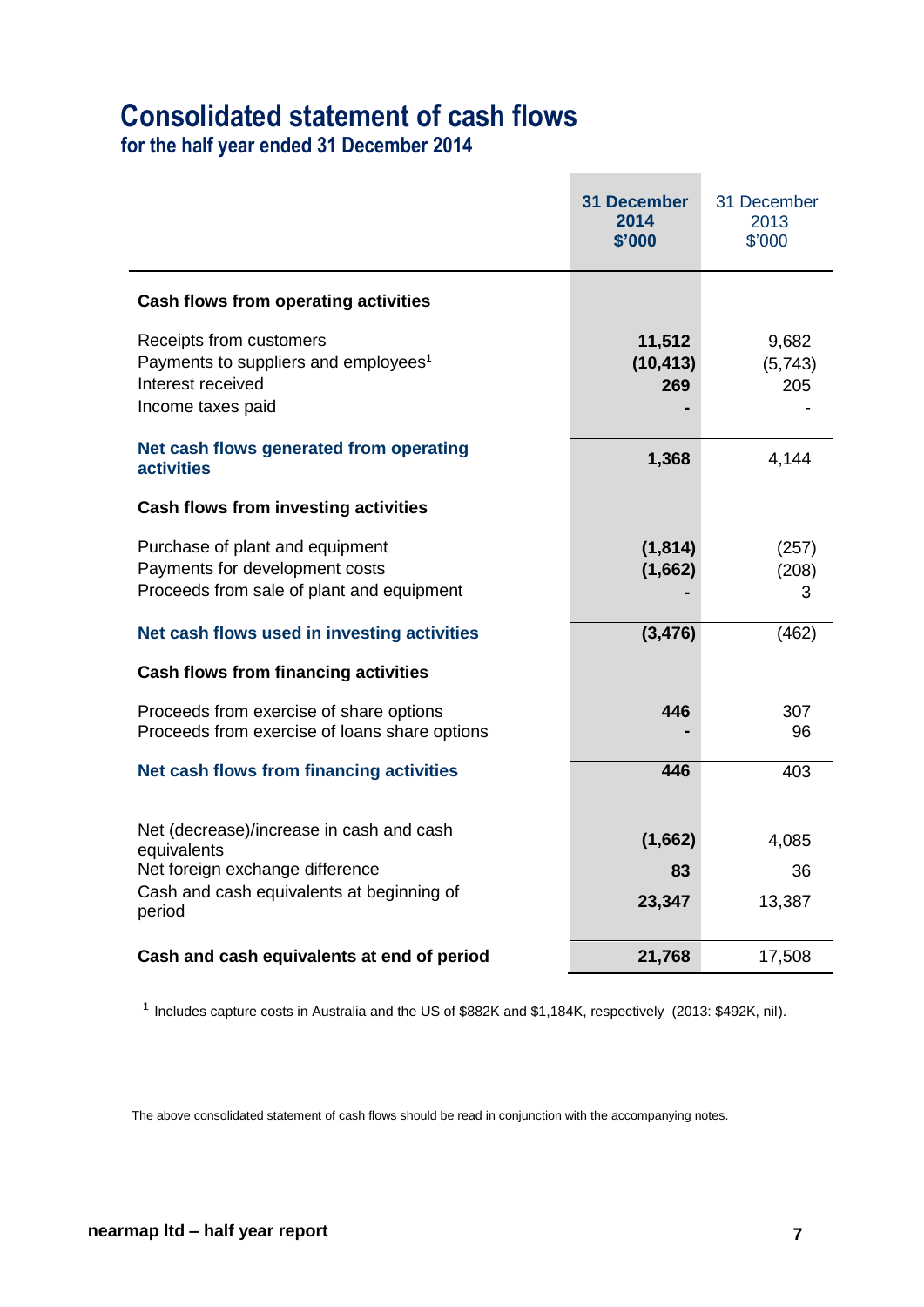# **Consolidated statement of changes in equity**

**for the half year ended 31 December 2014**

**For the half year ended 31 December 2014**

|                                                           | <b>Contributed</b><br><b>Equity</b><br>\$'000 | <b>Accumulated</b><br><b>Losses</b><br>\$'000 | <b>Profits</b><br><b>reserve</b><br>\$'000 | <b>Share Based</b><br><b>Payment</b><br><b>Reserve</b><br>\$'000 | <b>Other</b><br><b>Reserves</b><br>\$'000 | Total<br><b>Equity</b><br>\$'000 |
|-----------------------------------------------------------|-----------------------------------------------|-----------------------------------------------|--------------------------------------------|------------------------------------------------------------------|-------------------------------------------|----------------------------------|
|                                                           |                                               |                                               |                                            |                                                                  |                                           |                                  |
| At 1 July 2014                                            | 27,113                                        | (19, 805)                                     | 7,078                                      | 6,119                                                            |                                           | 20,505                           |
| Profit / total comprehensive income for the period        |                                               | 300                                           |                                            |                                                                  |                                           | 300                              |
| Transfer between reserves                                 |                                               | (300)                                         | 300                                        |                                                                  |                                           |                                  |
| Other comprehensive income:                               |                                               |                                               |                                            |                                                                  |                                           |                                  |
| Changes in fair value of cash flow hedges                 |                                               |                                               |                                            | $\blacksquare$                                                   | (81)                                      | (81)                             |
| Exchange differences on translation of foreign operations | $\blacksquare$                                |                                               | $\blacksquare$                             | $\blacksquare$                                                   | (24)                                      | (24)                             |
| Total comprehensive income for the period                 | 27,113                                        | (19, 805)                                     | 7,378                                      | 6,119                                                            | (105)                                     | 20,700                           |
| Transactions with owners of the company:                  |                                               |                                               |                                            |                                                                  |                                           |                                  |
| Issue of ordinary shares                                  |                                               |                                               |                                            |                                                                  |                                           |                                  |
| Share options exercised                                   | 446                                           |                                               |                                            |                                                                  |                                           | 446                              |
| Share based payment transactions                          |                                               | $\blacksquare$                                | ٠                                          | 1,147                                                            |                                           | 1,147                            |
| At 31 December 2014                                       | 27,559                                        | (19, 805)                                     | 7,378                                      | 7,266                                                            | (105)                                     | 22,293                           |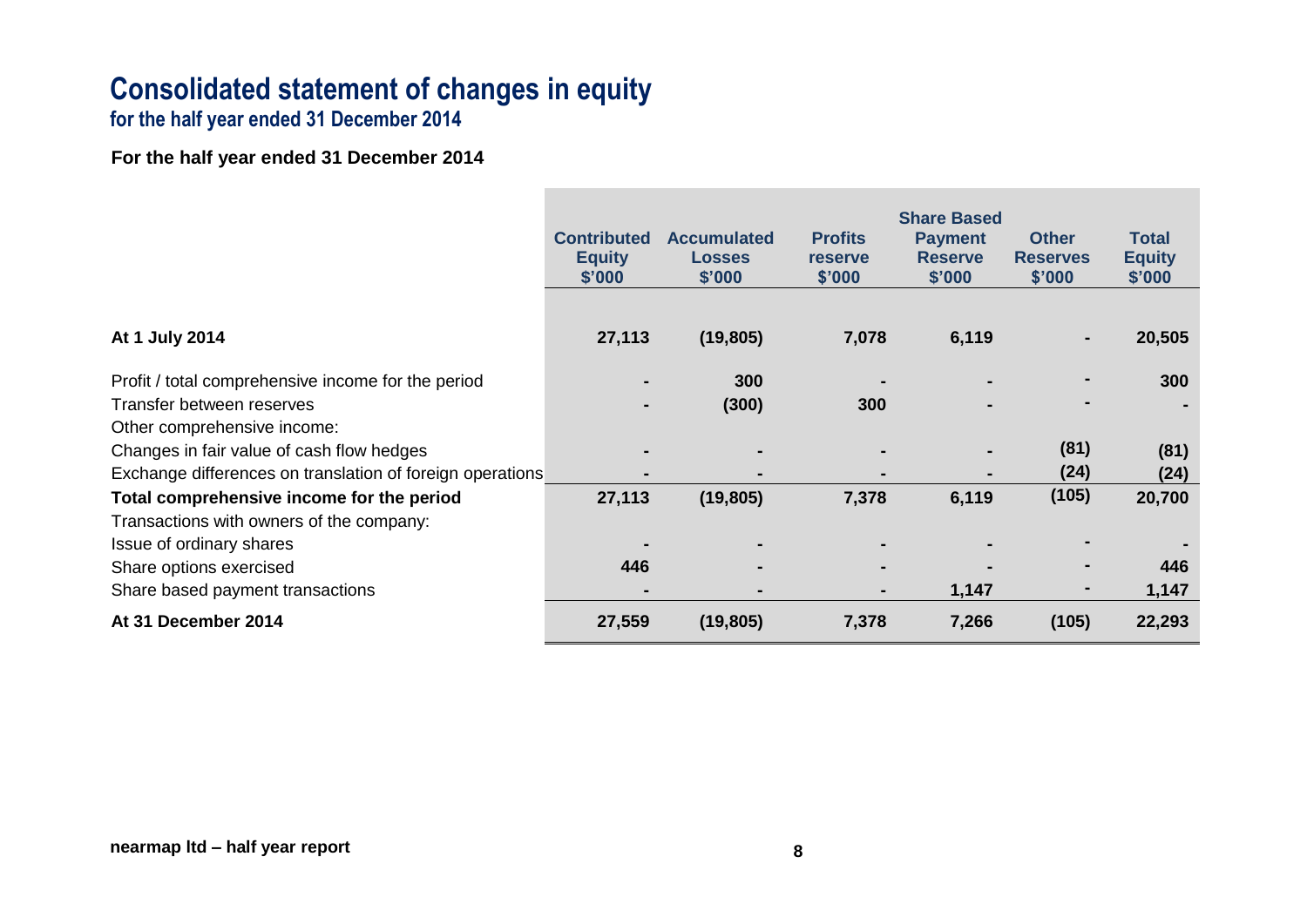# **Consolidated statement of changes in equity**

**for the half year ended 31 December 2014**

### **For the half year ended 31 December 2013**

|                                                                      | <b>Share Based</b>              |                                 |                                     |                              |                                    |                                         |
|----------------------------------------------------------------------|---------------------------------|---------------------------------|-------------------------------------|------------------------------|------------------------------------|-----------------------------------------|
|                                                                      | Contributed<br>Equity<br>\$'000 | Accumulated<br>Losses<br>\$'000 | <b>Profits</b><br>reserve<br>\$'000 | Payment<br>Reserve<br>\$'000 | Other<br><b>Reserves</b><br>\$'000 | <b>Total</b><br><b>Equity</b><br>\$'000 |
| At 1 July 2013                                                       | 26,536                          | (19, 805)                       | $\overline{\phantom{a}}$            | 4,222                        |                                    | 10,953                                  |
| Profit / total comprehensive income for the period                   |                                 | 780                             |                                     | $\overline{\phantom{a}}$     |                                    | 780                                     |
| Transfer between reserves                                            |                                 | (780)                           | 780                                 | $\blacksquare$               |                                    |                                         |
| Transactions with owners of the company:<br>Issue of ordinary shares | 99                              |                                 |                                     | $\blacksquare$               |                                    | 99                                      |
| Share options exercised                                              | 403                             |                                 |                                     |                              |                                    | 403                                     |
| Share based payment transactions                                     |                                 |                                 | $\overline{\phantom{a}}$            | 700                          |                                    | 700                                     |
| At 31 December 2013                                                  | 27,038                          | (19, 805)                       | 780                                 | 4,922                        |                                    | 12,935                                  |

The above consolidated statement of changes in equity should be read in conjunction with the accompanying notes.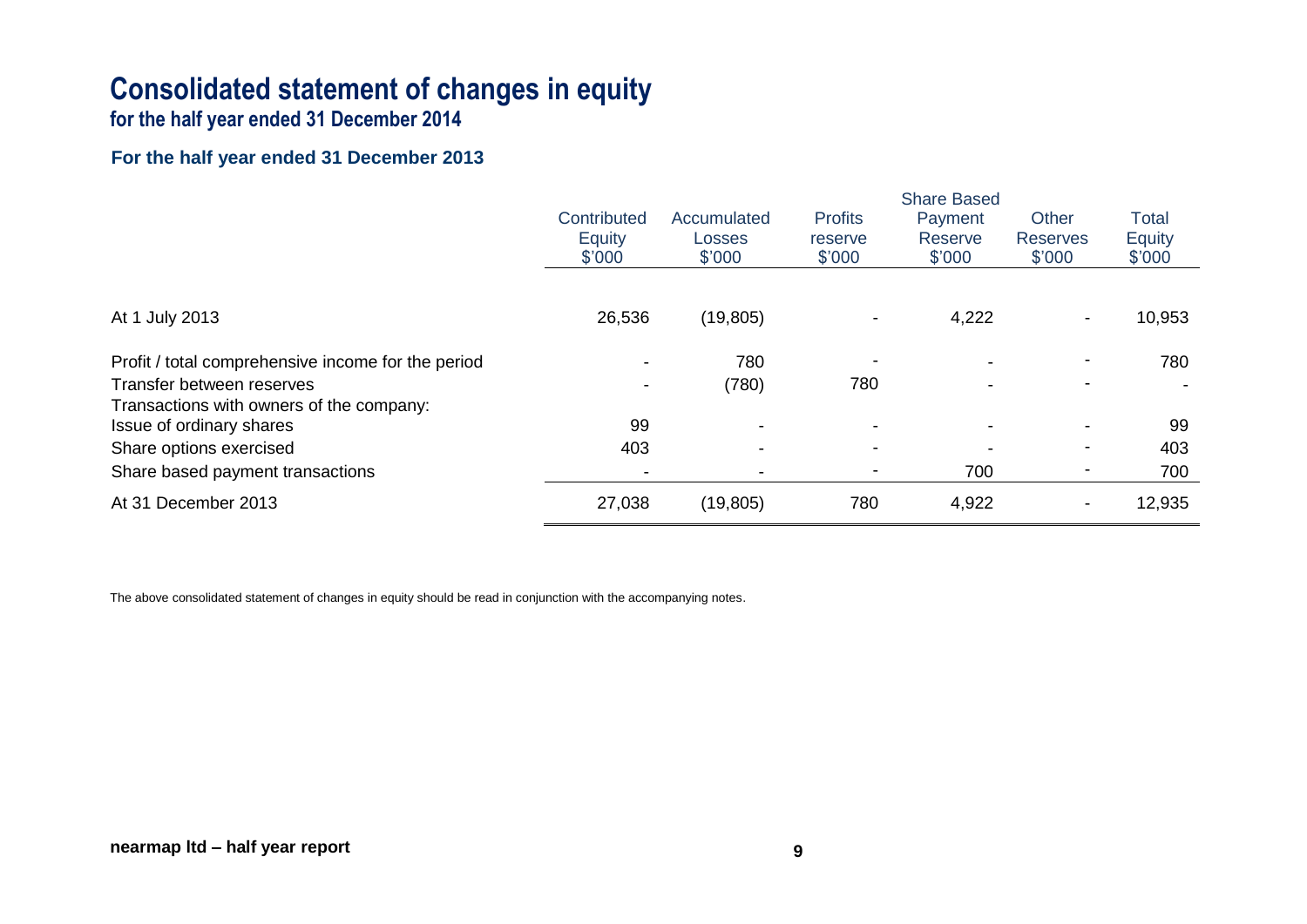### **Notes to the half year consolidated financial statements for the half year ended 31 December 2014**

### **1. Basis of preparation of the half year financial statements**

### **(a) Reporting entity**

nearmap ltd (the "Company") is a company domiciled in Australia. These half year consolidated financial statements as at and for the six months ended 31 December 2014 comprise the Company and its subsidiaries (together referred to as the "Group"). The principal activity of the Group during the course of the financial year was online aerial photomapping via its 100% owned subsidiaries, nearmap Australia Pty Ltd and nearmap US Inc.

### **(b) Statement of Compliance**

These condensed general purpose financial statements for the interim half year reporting period ended 31 December 2014 have been prepared in accordance with Accounting Standard AASB 134 *Interim Financial Reporting* and the Corporation Act 2001. The half year consolidated financial statements of the Company also comply with IAS 134 *Interim Financial Reporting*.

Selected explanatory notes are included to explain events and transactions that are significant to an understanding of the changes in financial position and performance of the Company since the last annual consolidated financial statements as at and for the year ended 30 June 2014. These half year financial statements do not include all the notes of the type normally included in an annual financial report. Accordingly, these financial statements are to be read in conjunction with the annual financial statements for the year ended 30 June 2014.

These half year consolidated financial statements were approved by the Board of Directors on Tuesday, 17 February 2015.

The Company is of a kind referred to in ASIC Class Order 98/100 dated 10 July 1998 and in accordance with the Class Order, amounts in the half year consolidated financial statements have been rounded off to the nearest thousand dollars, unless otherwise stated.

### **(c) Judgements and Estimates**

In preparing these half year consolidated financial statements, the Company makes judgements, estimates and assumptions that affect the application of accounting policies and the reported amounts of assets and liabilities, income and expense. Actual results may differ from these estimates.

The significant judgements made by the Company in applying the Group's accounting policies and the key sources of estimation uncertainty were the same as those that applied to the consolidated financial statements as at and for the year ended 30 June 2014 except for:

 Measurement of fair value of derivative instruments. See Note 9 for further information about the assumptions made in measuring fair value of financial instruments.

### **(d) Significant accounting policies**

The accounting policies applied by nearmap in this consolidated interim report are the same as those applied in the financial report as at and for the year ended 30 June 2014 except for adoption of the following:

 *Derivative financial instruments and hedge accounting:* The Group holds derivative financial instruments to hedge its foreign currency risk exposures. These derivative instruments are designated as a cash flow hedging instruments. The effective portion of changes in the fair value of the derivative is recognised in OCI and accumulated in the hedging reserve. Any ineffective portion of changes in the fair value of the derivative is immediately recognised in profit or loss.

The amount accumulated in equity is retained in OCI and reclassified to profit or loss in the same period or periods during which the hedged item affects profit or loss.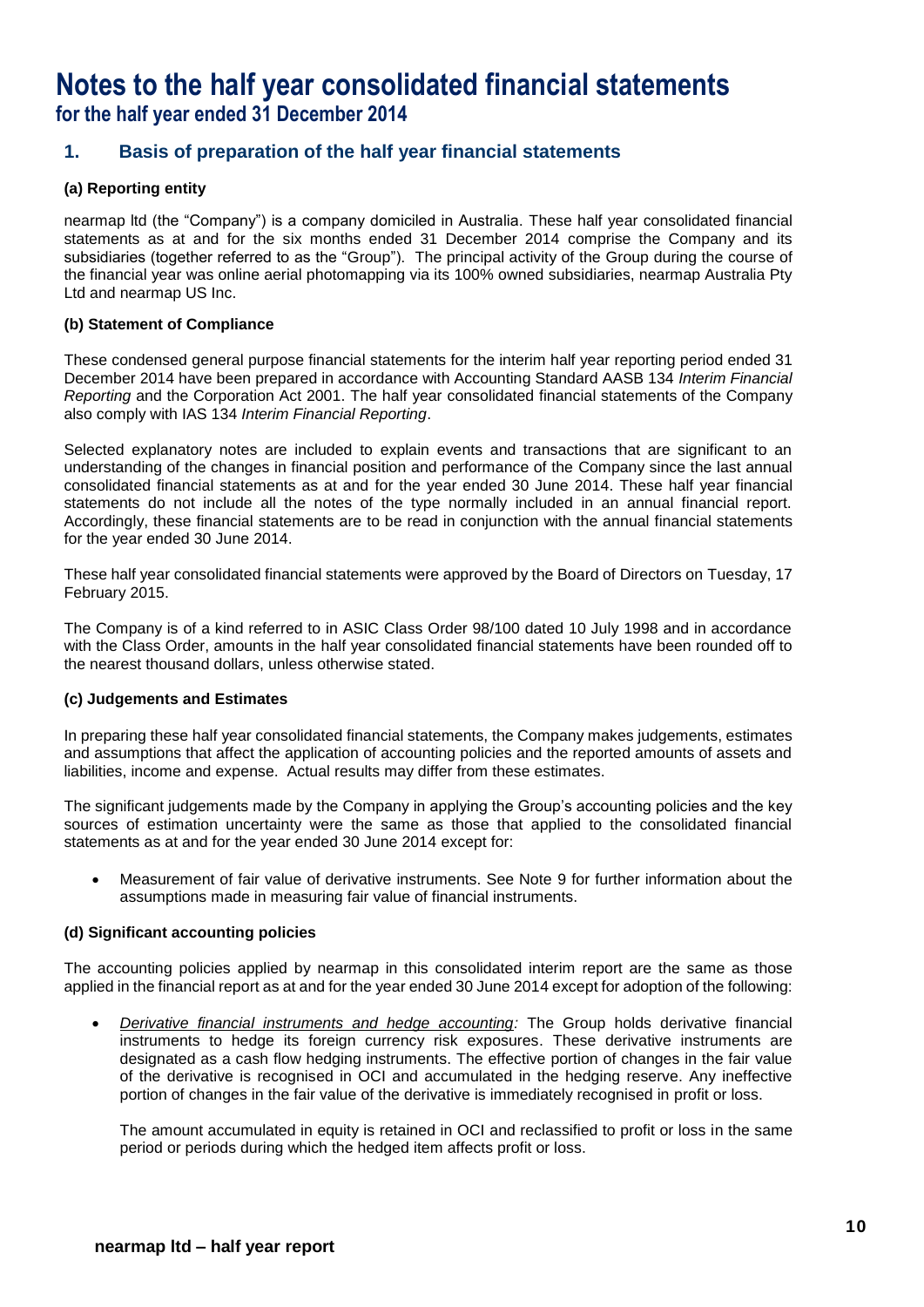### **Notes to the half year consolidated financial statements for the half year ended 31 December 2014**

If the hedging instrument no longer meets the criteria for hedge accounting, expires or is sold, terminated or exercised, or the designation is revoked, then hedge accounting is discontinued prospectively. If the forecast transaction is no longer expected to occur, then the amount accumulated in equity is reclassified to profit or loss.

The Group has not early adopted any other standard, interpretation or amendment that has been issued but is not yet effective.

### **2. Segment information**

During the six months ended 31 December 2014, the Group changed its internal organisation and the composition of its reportable segments in light of the recent expansion into the United States. Accordingly, the Group has restated the operating segment information for the six months ended 31 December 2013. The change in operating segments does not result in any change to the reported profit for the Group on prior periods. An overview of the new operating segments is provided below.

- Australia: This segment is responsible for all sales and marketing efforts in Australia.
- United States: This segment is responsible for all sales and marketing efforts in the United States.
- Global: The Global segment holds all the IP and product "know-how" which allows nearmap to deliver its product offering, being online aerial photomapping. The segment facilitates the day to day survey operations globally and derives its revenues from ongoing royalty payments from the regions that are determined based on percentage of subscription revenue.

Cost of revenue are all the costs directly attributable to the ongoing delivery of the subscription product, including capture costs, technology costs and amortisation of the photomaps.

Sales and marketing costs including direct in-country costs.

General and administration for Global represent all operating expenses and product design and development expenses.

The assets and liabilities of the Group are reported and reviewed by the Chief Operating Decision Maker in total and not allocated by operating segment. Therefore, operating segment assets and liabilities are not disclosed.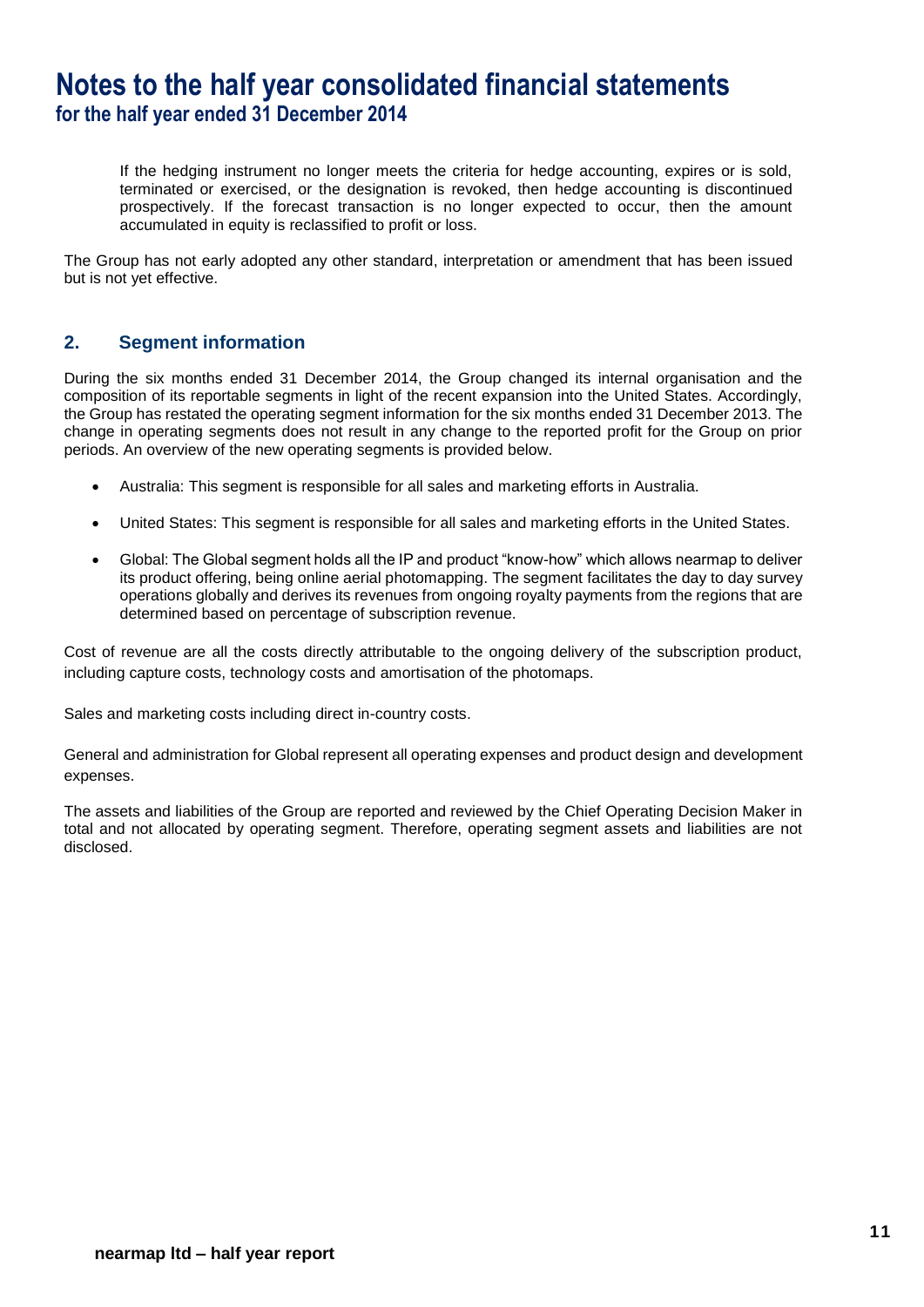**for the half year ended 31 December 2014**

| <b>Australia</b><br>\$'000 | <b>United States</b><br>\$'000 | <b>Global</b><br>\$000 | <b>Total</b><br>\$'000 |
|----------------------------|--------------------------------|------------------------|------------------------|
|                            |                                |                        |                        |
| 11,233                     |                                |                        | 11,233                 |
| 151                        |                                |                        | 151                    |
|                            |                                | 318                    | 318                    |
| 11,384                     |                                | 318                    | 11,702                 |
| (1, 309)                   | (417)                          |                        | (1,726)                |
| 10,075                     | (417)                          | 318                    | 9,976                  |
| (2,894)                    | (517)                          |                        | (3, 411)               |
|                            |                                | (5,885)                | (5,885)                |
| 7,181                      | (934)                          | (5, 567)               | 680                    |
| (3,985)                    |                                | 3,985                  |                        |
| 3,196                      | (934)                          | (1, 582)               | 680                    |
|                            |                                |                        | (380)                  |
|                            |                                |                        | 300                    |
|                            |                                |                        |                        |

|                                 | <b>Australia</b><br>\$'000 | <b>United States</b><br>\$'000 | <b>Global</b><br>\$000 | <b>Total</b><br>\$'000 |
|---------------------------------|----------------------------|--------------------------------|------------------------|------------------------|
| 6 months ended 31               |                            |                                |                        |                        |
| December 2013                   |                            |                                |                        |                        |
| Subscription revenue            | 7,788                      |                                |                        | 7,788                  |
| On-demand revenue               | 104                        |                                |                        | 104                    |
| Other income                    | 3                          |                                | 234                    | 237                    |
| <b>Total revenue</b>            | 7,895                      |                                | 234                    | 8,129                  |
| Cost of revenue                 | (1, 158)                   |                                |                        | (1, 158)               |
| <b>Gross Profit</b>             | 6,737                      |                                | 234                    | 6,971                  |
| Sales & marketing               | (1,241)                    |                                |                        | (1, 241)               |
| General & administration        |                            |                                | (4,950)                | (4,950)                |
| <b>EBIT</b>                     | 5,496                      |                                | (4, 716)               | 780                    |
| Royalty                         | (2,762)                    |                                | 2,762                  |                        |
| <b>Net segment contribution</b> | 2,734                      |                                | (1, 954)               | 780                    |
| Income tax expense              |                            |                                |                        |                        |
| Profit after tax                |                            |                                |                        | 780                    |
|                                 |                            |                                |                        |                        |

| 3.<br><b>Total revenue</b>                | 31 December<br>2014<br>\$'000 | 31 December<br>2013<br>\$'000 |
|-------------------------------------------|-------------------------------|-------------------------------|
| Subscription revenue<br>On-demand revenue | 11,233<br>151                 | 7,788<br>104                  |
| Interest income<br>Other income           | 318                           | 234<br>3                      |
| <b>Total other income</b>                 | 318                           | 237                           |
| <b>Total revenue</b>                      | 11,702                        | 8,129                         |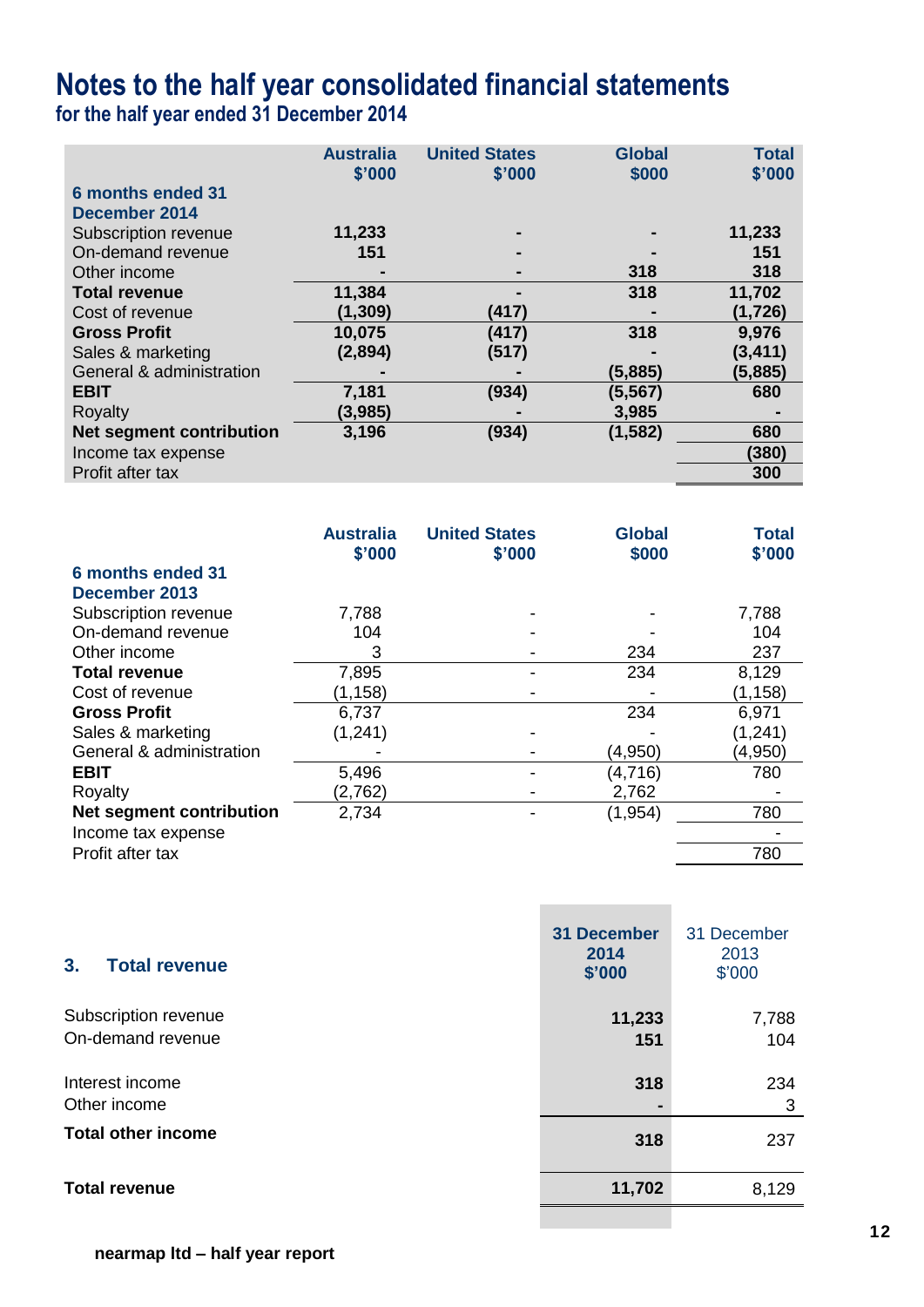**for the half year ended 31 December 2014**

|                                         | 31 December<br>2014 | 31 December<br>2013 |
|-----------------------------------------|---------------------|---------------------|
|                                         | \$'000              | \$'000              |
| <b>Other operational expenses</b><br>4. |                     |                     |
| Servicing and processing costs          | 503                 | 367                 |
| Operating lease expenses                | 182                 | 167                 |
| Audit and consulting fees               | 294                 | 391                 |
| Travel and office costs                 | 639                 | 266                 |
| Legal and listing fees                  | 462                 | 266                 |
| Insurance costs                         | 118                 | 62                  |
| All other operating expenses            | 940                 | 495                 |
| <b>Total other operational expenses</b> | 3,138               | 2,014               |

### **5. Tax expense**

All tax losses available were recognised in the comparative period, offsetting income tax payable. As there are no further tax losses to be utilised in the current period, the Group has recognised income tax expense for the six months ended 31 December 2014.

| 6.<br><b>Plant and equipment</b> | 31 December<br>2014<br>\$'000 | 30 June<br>2014<br>\$'000 |
|----------------------------------|-------------------------------|---------------------------|
| Balance at beginning of the year | 1,402                         | 1,099                     |
| Additions (at cost)              | 1,814                         | 582                       |
| Disposals (at net book value)    |                               |                           |
| Depreciation                     | (239)                         | (279)                     |
| Closing balance at end of period | 2,977                         | 1,402                     |
|                                  |                               |                           |
| At cost                          | 4,488                         | 2,404                     |
| Accumulated depreciation         | (1,510)                       | (1,002)                   |
| <b>Closing net book value</b>    | 2,977                         | 1,402                     |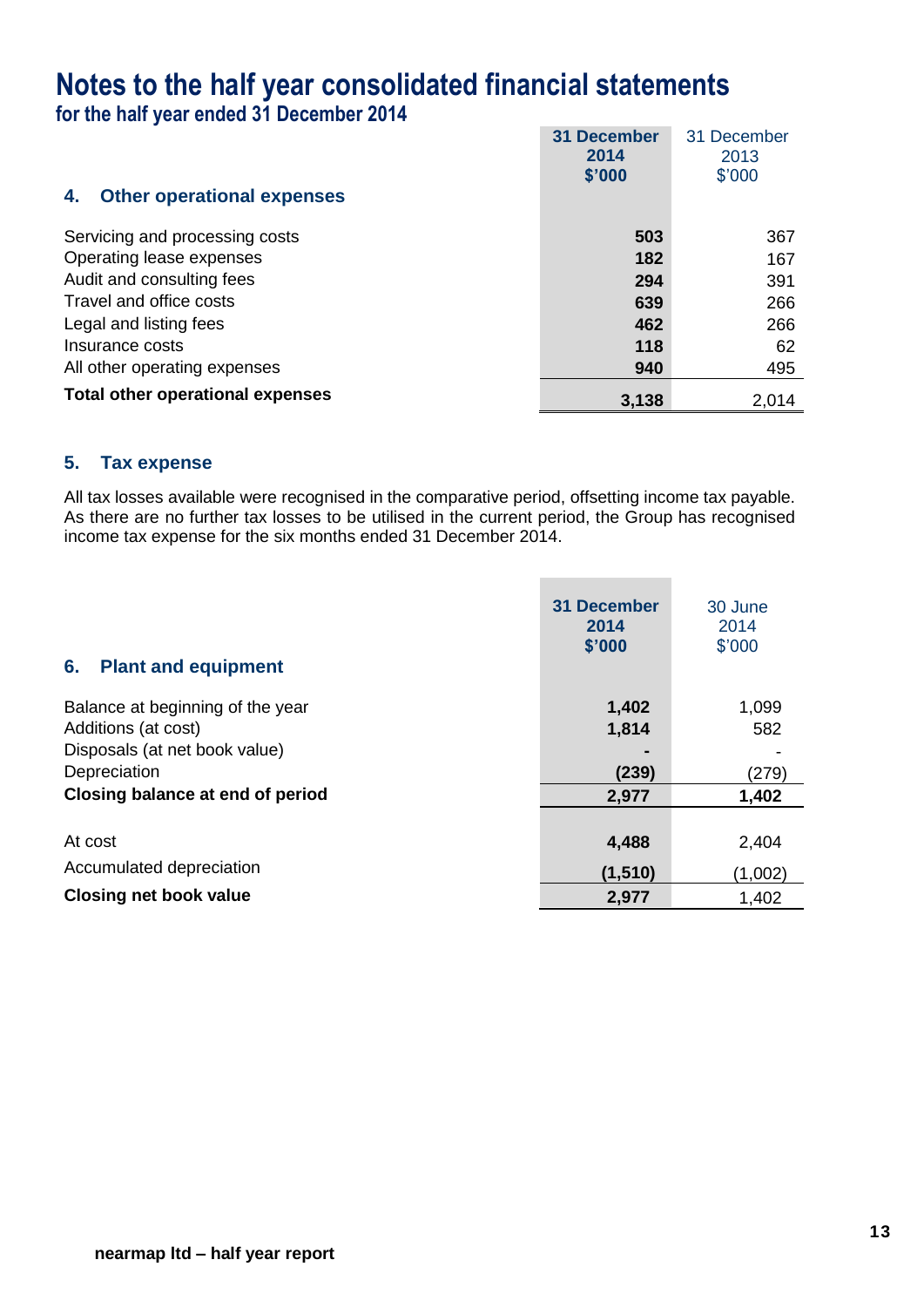**for the half year ended 31 December 2014**

### **7. Intangible assets**

|                                |                           | <b>Development</b>     | <b>Capture</b>         |                        | <b>Total</b> |
|--------------------------------|---------------------------|------------------------|------------------------|------------------------|--------------|
|                                | <b>Goodwill</b><br>\$'000 | <b>costs</b><br>\$'000 | <b>costs</b><br>\$'000 | <b>Other</b><br>\$'000 | \$'000       |
| <b>Period ended 31</b>         |                           |                        |                        |                        |              |
| December 2014                  |                           |                        |                        |                        |              |
| Opening net book amount        | 135                       | 4,166                  | 745                    | 222                    | 5,268        |
| Intangible additions           |                           | 1,459                  | 2,148                  | 203                    | 3,810        |
| Amortisation charge            |                           | (978)                  | (194)                  | (61)                   | (1, 233)     |
| <b>Closing net book amount</b> | 135                       | 4,647                  | 2,699                  | 364                    | 7,845        |
|                                |                           |                        |                        |                        |              |
| At 31 December 2014            |                           |                        |                        |                        |              |
| Cost                           | 135                       | 11,506                 | 2,987                  | 467                    | 15,095       |
| Accumulated amortisation       |                           | (6, 859)               | (288)                  | (103)                  | (7,250)      |
| <b>Closing net book amount</b> | 135                       | 4,647                  | 2,699                  | 364                    | 7,845        |
|                                |                           |                        |                        |                        |              |
| Year ended 30 June 2014        |                           |                        |                        |                        |              |
| Opening net book amount        | 135                       | 5,112                  |                        |                        | 5,247        |
| Intangible additions           |                           | 713                    | 840                    | 263                    | 1,816        |
| Amortisation charge            |                           | (1,659)                | (95)                   | (41)                   | (1,795)      |
| Closing net book amount        | 135                       | 4,166                  | 745                    | 222                    | 5,268        |
|                                |                           |                        |                        |                        |              |
| At 30 June 2014                |                           |                        |                        |                        |              |
| Cost                           | 135                       | 10,047                 | 840                    | 263                    | 11,285       |
| Accumulated amortisation       |                           | (5,881)                | (95)                   | (41)                   | (6,017)      |
| Closing net book amount        | 135                       | 4,166                  | 745                    | 222                    | 5,268        |

Capitalised capture costs are amortised over a period of 5 years. Amortisation of capture costs for the six months ended 31 December 2014 has been included within "depreciation and amortisation expenses" in the statement of profit or loss and other comprehensive income.

### **8. Contributed equity**

| Issued and paid up capital                                 | 31 December | 31 December |
|------------------------------------------------------------|-------------|-------------|
|                                                            | 2014        | 2013        |
|                                                            | \$'000      | \$'000      |
| 348,196,101 ordinary shares fully paid (2013: 333,846,101) | 27,559      | 27,038      |

During the half year ended 31 December 2014, 5,450,000 ordinary shares were issued after vested options arising from the 2014 share option programme were exercised by employees (see the 2014 consolidated financial statements of the Company) (2013: 4,100,000). Options were exercised at prices of 7.5 cents to 17.9 cents per share. All issued shares are fully paid.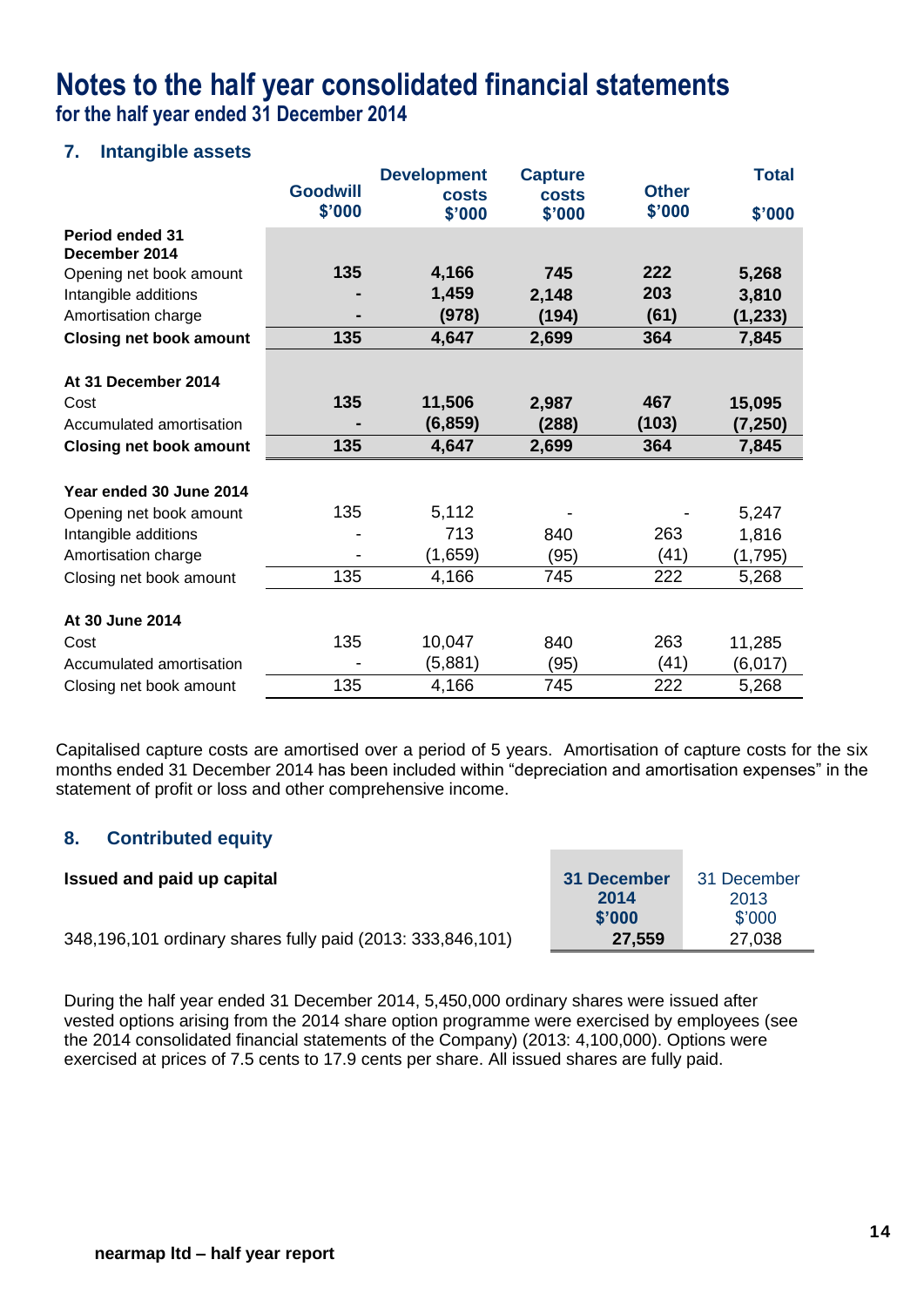**for the half year ended 31 December 2014**

| Movement in share options – Share based payments              | <b>Number of</b><br>options |
|---------------------------------------------------------------|-----------------------------|
| Number of options outstanding as at 30 June 2014              | 35,750,000                  |
| Options expired                                               |                             |
| Options exercised – loans granted                             | (5,400,000)                 |
| Options exercised – cash payments                             | (5,450,000)                 |
| Options granted                                               | 9,050,000                   |
| Total number of options outstanding as at 31 December<br>2014 | 33,950,000                  |

The estimated fair value at grant date of the options granted for the period ended 31 December 2014 was between 16.0 cents and 22.0 cents per share (2013: between 17.0 cents and 29.0 cents per share). The fair value at grant date is measured using a Black-Scholes option pricing model that takes into account the exercise price, volatility of the underlying share, the expected dividend yield, the risk free rate for the term of the option, and the expected option life.

Expected volatility of approximately 60% has been estimated taking into account historic average share price volatility.

Other model input includes: exercise price of between 85.0 cents and \$1.08; expiry date between November 2018 and December 2018; share price at grant date of between 59.0 cents and 74.0 cents per share; a risk free rate of 2.77%; and an expected life of 4 years.

### **9. Financial instruments**

### **Carrying amounts versus fair values**

The fair values of financial assets and financial liabilities, together with the carrying amounts in the consolidated statement of financial position, are as follows.

|                              | \$'000<br>Carrying | \$'000<br>Level <sub>2</sub> |
|------------------------------|--------------------|------------------------------|
| 31 December 2014             | amount             | <b>Fair value</b>            |
| <b>Financial assets</b>      |                    |                              |
| Cash and cash equivalents    | 21,768             | 21,768                       |
| Trade and other receivables  | 3,712              | 3,712                        |
| <b>Financial liabilities</b> |                    |                              |
| Trade and other payables     | 2,020              | 2,045                        |
| Employee benefits            | 1,316              | 1,316                        |
| Other current liabilities    | 81                 | 81                           |

### **Financial instruments carried at fair value**

The fair value of financial assets and financial liabilities must be estimated for recognition and measurement or for disclosure purposes. Fair value are categorized into different levels in a fair value hierarchy based on the inputs used in the valuation techniques as follows: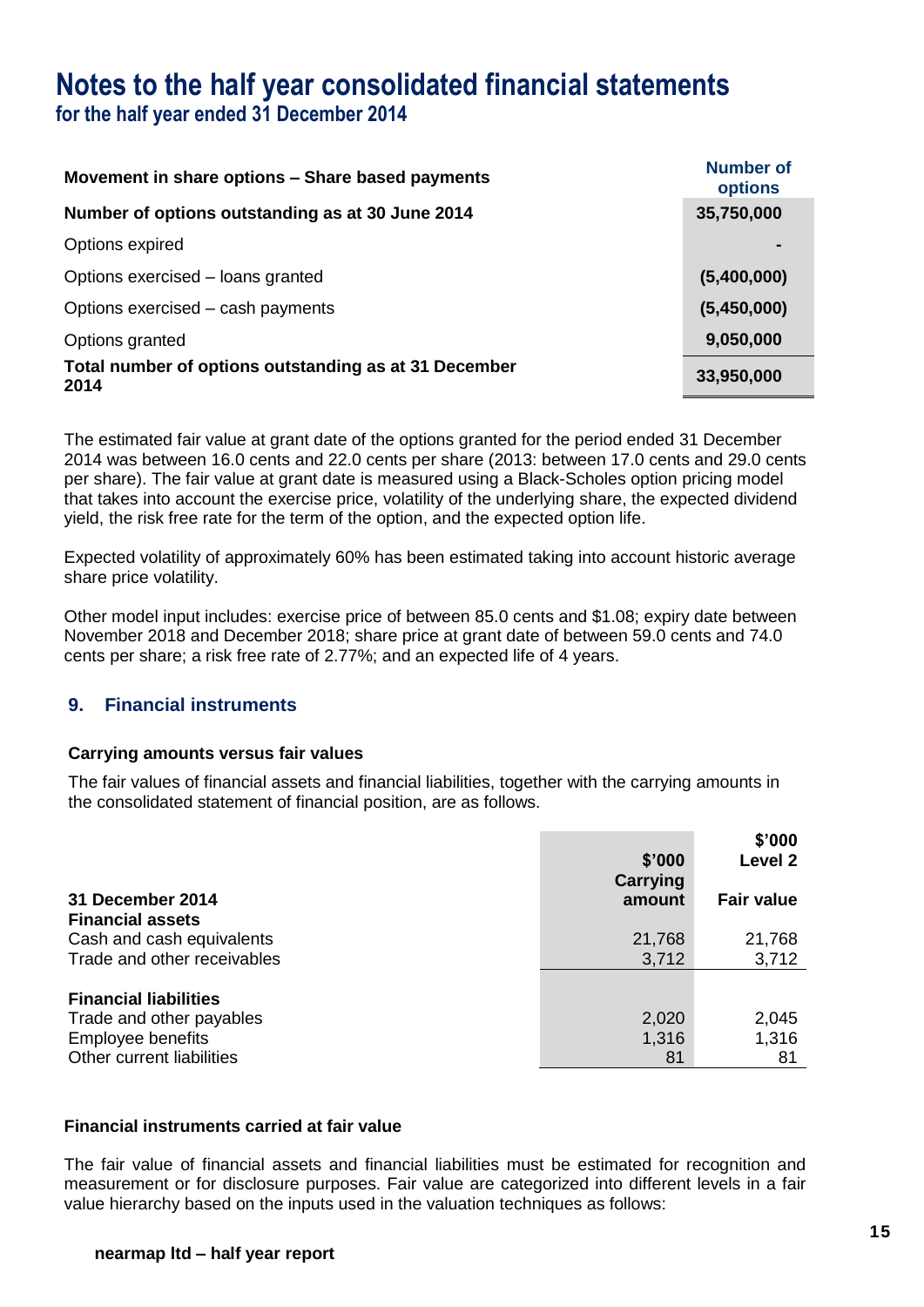### **Notes to the half year consolidated financial statements for the half year ended 31 December 2014**

- Level 1: quoted prices (unadjusted) in active markets for identical assets or liabilities that the Group can assess at the measurement date.
- Level 2: inputs other than quoted prices included within Level 1 that are observable for the asset or liability, either directly (as prices) or indirectly (derived from prices).
- Level 3: inputs for the asset or liability that are not based on observable market data (unobservable inputs).

The Group recognises transfers between levels of fair value hierarchy as of the end of the reporting period which the transfer has occurred. There were no transfers between Levels of the fair value hierarchy during the six months ended 31 December 2014.

Except as noted below, the fair value measurement principles adopted in this report are consistent with those disclosed in the consolidated financial statements as at and for the year ended 30 June 2014.

### **Forward exchange contracts**

The Group's functional currency is the Australian dollar (AUD) and it is exposed to currency risk on payments denominated in the US dollar (USD). The Group uses forward exchange contracts to hedge its currency risk, most with a maturity of less than six months from the reporting date. The currency risk relating to payments denominated in USD have been fully hedged, with the forward exchange contracts maturing on the same dates that the forecast payments are expected to occur. These contracts are designed as cash flow hedges.

The forward exchange contracts are not quoted in active markets as they are not traded on a recognised exchange. Instead the Group uses valuation techniques (present value techniques). These valuation techniques use both observable and unobservable market inputs. As these financial instruments use valuation techniques with unobservable inputs that are not significant to the overall valuation, these instruments are included in Level 2 of the fair value hierarchy.

### **10. Related parties**

### **Financial assistance under the Employee Option Plan**

nearmap's Employee Share Option plan includes an Employee Loan Scheme that permits nearmap to grant financial assistance to employees by way of loan to enable them to exercise options and acquire shares.

### **Transactions with key management personnel**

Unsecured loans advanced to directors during the six months ended 31 December 2014 amounted to \$375,000 (30 June 2014: \$825,000). Loans are interest bearing and interest accrues daily at the Australian Taxation Office approved rate for the purposes of the fringe benefit tax provisions. Loans are repayable in full three years after the issue date.

### **11. Events after the balance sheet date**

There were no matters or circumstances specific to the Company that have arisen since 31 December 2014 that have significantly affected or may significantly affect:

- the Company's operations in future financial years; or
- the results of those operations in future financial years; or
- the Company's state of affairs in future financial years.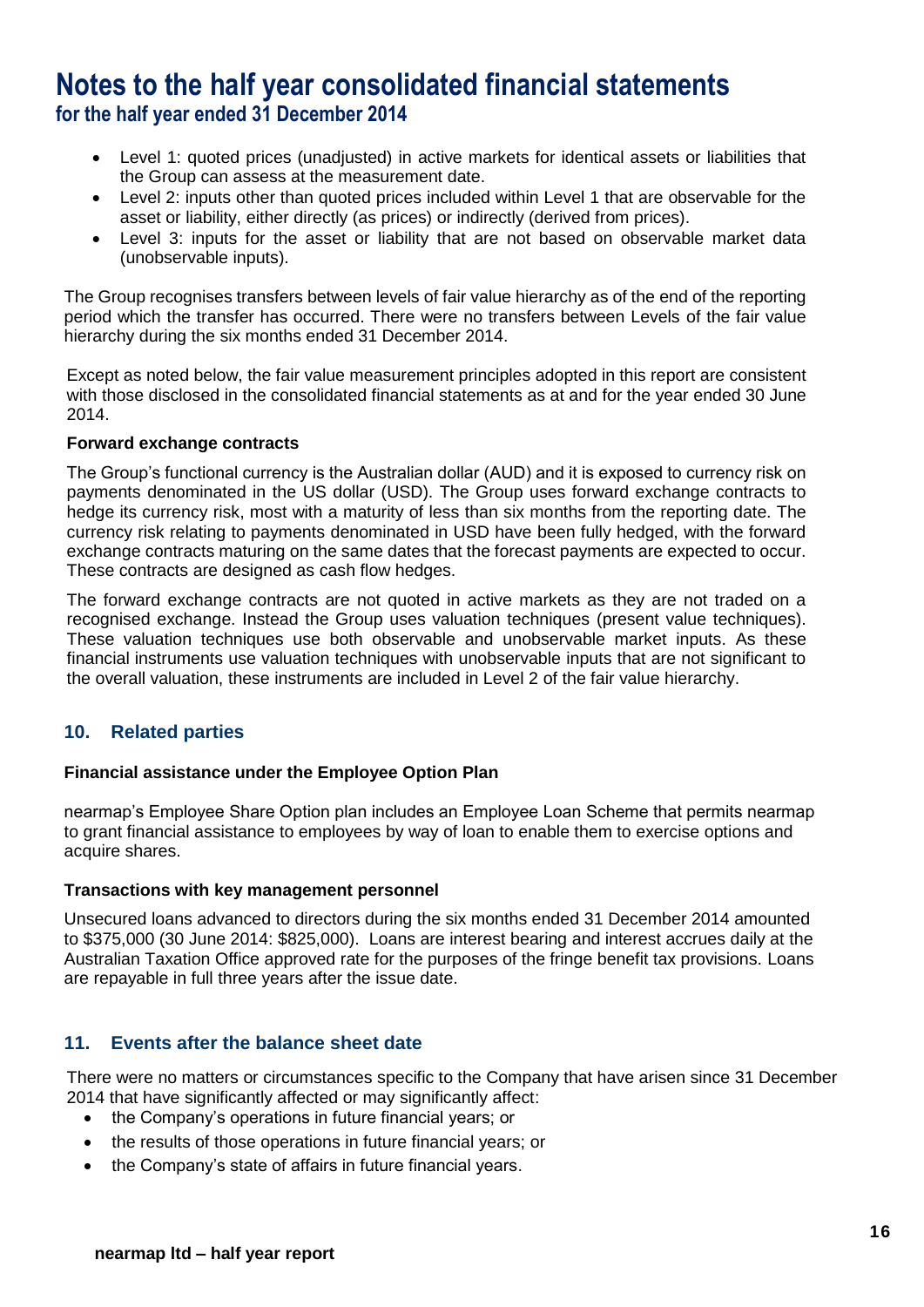In the directors' opinion:

- (a) the financial statements and notes set out on pages 5 to 16 are in accordance with the Corporations Act 2001, including:
	- (i) complying with AASB 134 Interim Financial Reporting, the Corporations Regulations 2001 and other mandatory professional reporting requirements; and
	- (ii) giving a true and fair view of the Group's financial position as at 31 December 2014 and of its performance for the half year ended on that date; and
- (b) there are reasonable grounds to believe that nearmap ltd will be able to pay its debts as and when they become due and payable.

This declaration is made in accordance with a resolution of the directors.

Simon Crowther Managing Director

Sydney, 17 February 2015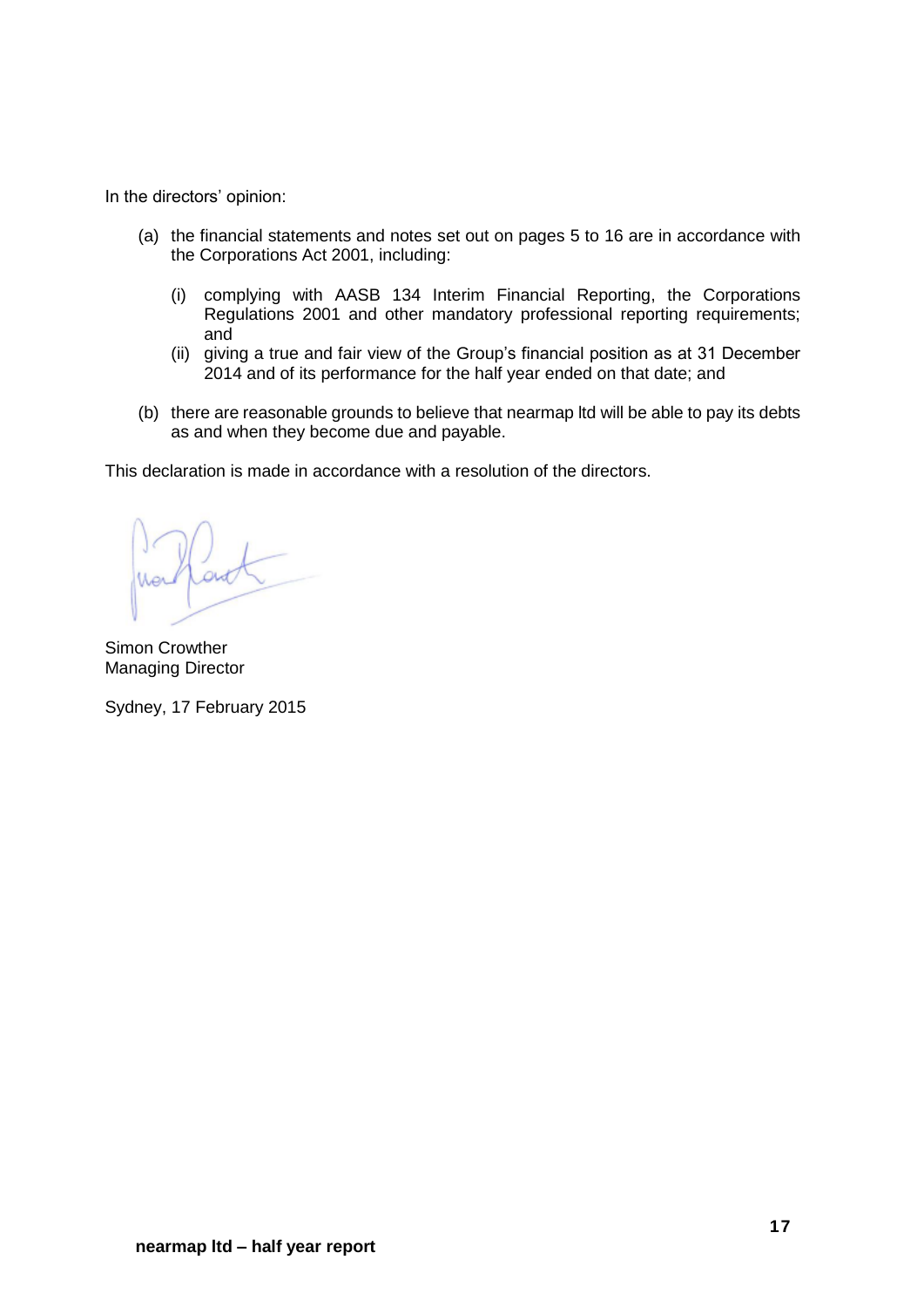

### Independent auditor's review report to the members of nearmap ltd

We have reviewed the accompanying condensed half-year financial report of nearmap ltd, which comprises the consolidated statement of financial position as at 31 December 2014, consolidated statement of profit or loss and other comprehensive income, consolidated statement of changes in equity and condensed consolidated statement of cash flows for the half-year ended on that date, notes 1 to 11 comprising a summary of significant accounting policies and other explanatory information and the directors' declaration of the Group comprising the Company and the entities it controlled at the half-year's end or from time to time during the half-year.

#### Directors' responsibility for the half-year financial report

The directors of the Company are responsible for the preparation of the half-year financial report that gives a true and fair view in accordance with Australian Accounting Standards and the Corporations Act 2001 and for such internal control as the directors determine is necessary to enable the preparation of the half-year financial report that is free from material misstatement, whether due to fraud or error.

#### Auditor's responsibility

Our responsibility is to express a conclusion on the half-year financial report based on our review. We conducted our review in accordance with Auditing Standard on Review Engagements ASRE 2410 Review of a Financial Report Performed by the Independent Auditor of the Entity, in order to state whether, on the basis of the procedures described, we have become aware of any matter that makes us believe that the half-year financial report is not in accordance with the Corporations Act 2001 including: giving a true and fair view of the Group's financial position as at 31 December 2014 and its performance for the half-year ended on that date; and complying with Australian Accounting Standard AASB 134 Interim Financial Reporting and the Corporations Regulations 2001. As auditor of nearmap ltd, ASRE 2410 requires that we comply with the ethical requirements relevant to the audit of the annual financial report.

A review of a half-year financial report consists of making enquiries, primarily of persons responsible for financial and accounting matters, and applying analytical and other review procedures. A review is substantially less in scope than an audit conducted in accordance with Australian Auditing Standards and consequently does not enable us to obtain assurance that we would become aware of all significant matters that might be identified in an audit. Accordingly, we do not express an audit opinion.

#### Independence

In conducting our review, we have complied with the independence requirements of the Corporations Act 2001.

> KPMG, an Australian partnership and a member firm of the KPMG network of independent member firms affiliated with KPMG International Cooperative ("KPMG International"), a Swiss entity.

18